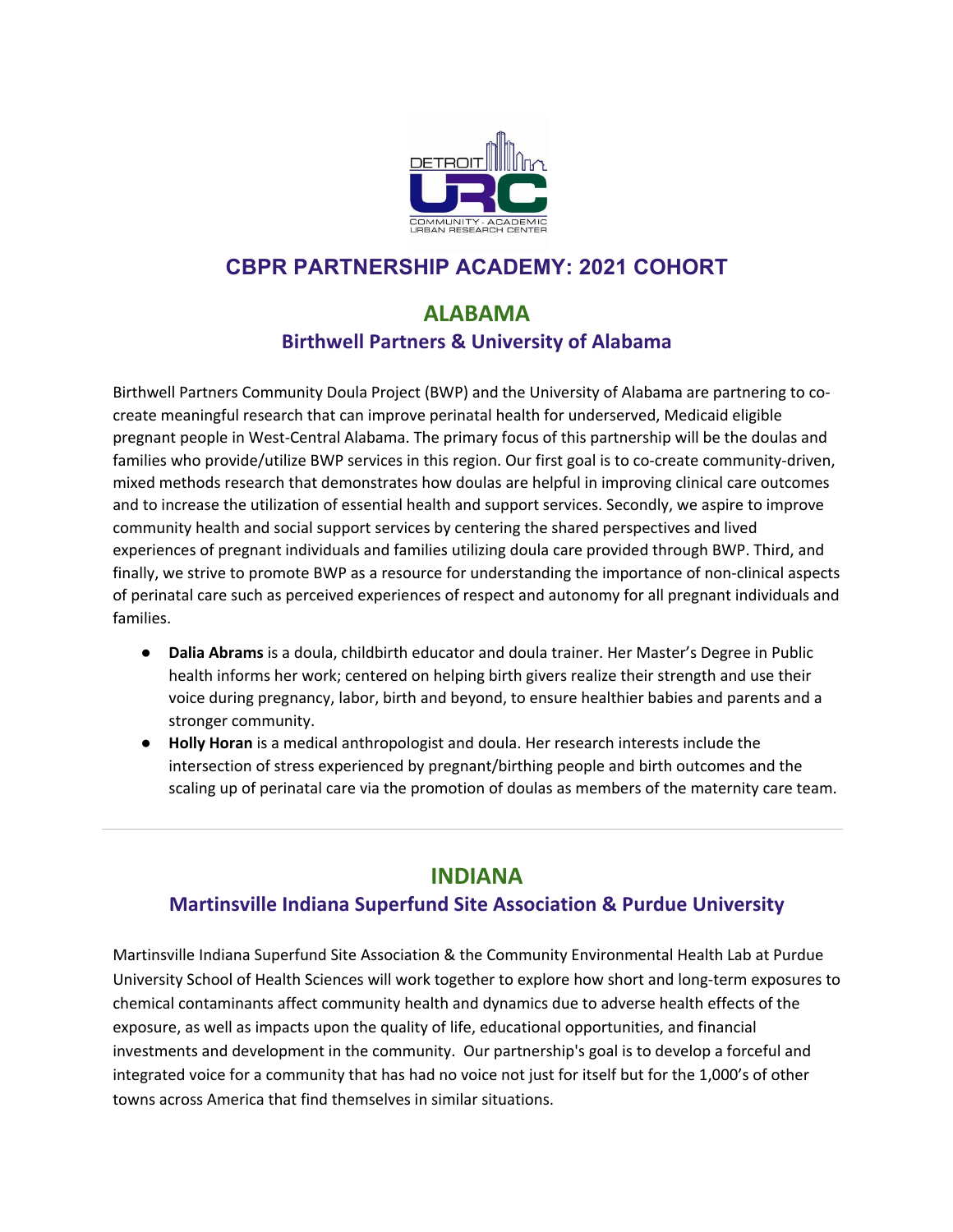- **Tom Wallace** is a retired Rockwell International environmental engineer, anthropologist, and founder of the Martinsville Superfund Site Association who has striven to create a focused social vector for community awareness of the health hazards, inequities, and fundamental environmental injustice issues facing the Martinsville community. He is active in local politics and has run as a candidate for Mayor of Martinsville and Indiana State Senate, District 37.
- **Sa Liu** is an Assistant Professor of Occupational and Environmental Health Sciences in the School of Health Sciences at Purdue University's College of Health and Human Sciences.

# **MASSACHUSETTS**

### **Asian Women for Health & Tufts University School of Medicine**

Asian Women for Health (AWFH) and Tufts University School of Medicine (TUSM) will work together to improve the health and wellness of under-resourced and under-reached Asian American and Pacific Islander (AAPI) populations in the Greater Boston area. As a pan-Asian, cross-generational organization, AWFH's network is racially, linguistically, and economically diverse, including members with varying levels of ability/disability, immigration status, age, and educational achievement. The goal of our partnership is to bridge the unique strengths, resources, and perspectives that community-based organizations and academic institutions each offer to develop and implement innovative, evidencebased solutions for community-identified priority problems, through shared decision-making and colearning.

- **Chien-Chi Huang** is the founder of the **Asian Breast Cancer Project** and the Executive Director of **Asian Women for Health**. Ms. Huang's personal cancer journey led her to participate in national as well as local efforts on health equity and racial justice. Her remarkable passion for the community has changed the healthcare landscape for Asian women and created a pipeline of future leaders and peer health educators.
- **Alice Tang** received her PhD in infectious disease epidemiology from the Johns Hopkins Bloomberg School of Public Health and is currently Professor of Public Health and Community Medicine at TUSM. Her research career has largely focused on the causes and consequences of nutritional and metabolic abnormalities in people living with HIV globally, but the COVID-19 pandemic and corresponding rise in anti-Asian sentiment has motivated her to turn her attention to the needs of the local AAPI community.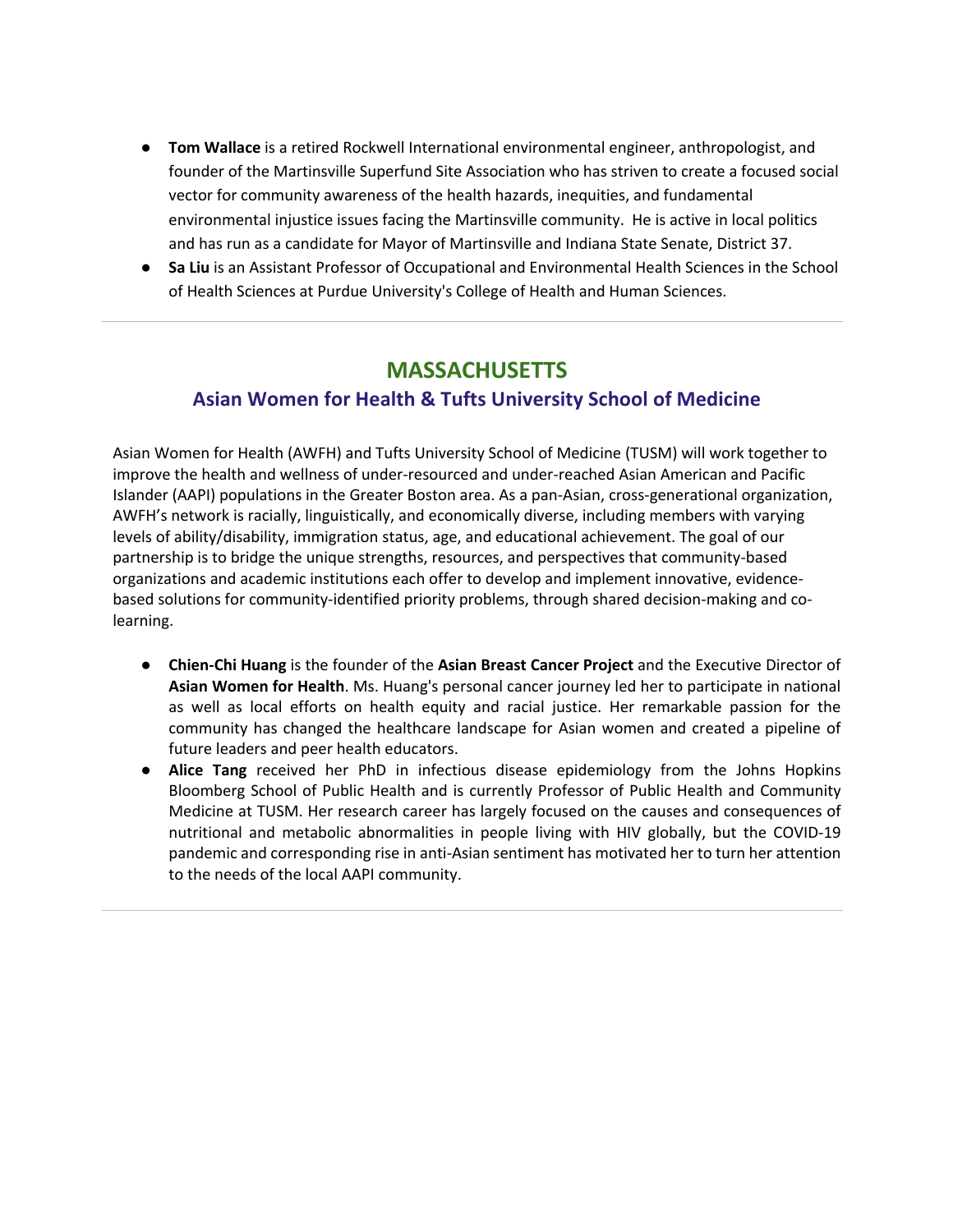# **MINNESOTA**

# **University of Minnesota Extension/Supplemental Nutrition Program & Mayo Clinic Health System**

The partnership between the University of Minnesota Extension/Supplemental Nutrition Assistance Program (SNAP) and Mayo Clinic Health System (MCHS) focuses on the health inequities that have come to light during the COVID-19 pandemic in Blue Earth County, MN. This collaboration seeks to use the principles of CBPR to develop a sustainable framework for communication, education, and engagement with our community's vulnerable populations, thereby lending a community voice and identifying community solutions to issues of health equity. We look forward to using data to drive social change, specifically addressing COVID-19 vaccine confidence and other social determinants of health, such as food scarcity, that have deteriorated in the setting of the COVID-19 pandemic.

- **Rachel Jones** is the SNAP-Ed Educator with the University of Minnesota Extension in Mankato, MN. Rachel's interests include food security, food waste and nutrition for low income populations.
- **Erin Westfall, DO**, is the Associate Program Director and Assistant Professor of Family Medicine for the University of Minnesota/Mayo Clinic Health System Family Medicine Residency Program in Mankato, MN. Dr. Westfall's research interests center on issues of health equity and healthcare access in rural, underserved populations.

# **MISSISSIPPI Amethyst at Five Points and Jackson State University**

The goal of this partnership is to determine the best use for 8.5 acres of newly acquired land. Broader resident input will help identify and build upon existing assets. CBPR is essential to the facilitation of this process. It will encourage proposals for redeveloping the 8.5 acres into a usable, environmentally safe public space that reflects the community's character and honors its historic significance.

- **Wanda J. Keahey, PharmD, MPH** is currently a Coordinator in the Office of Preventative Health and Health Equity at the Mississippi State Department of Health. She has been the Consultant Pharmacist with the Jackson Heart Study since 1999.
- **Joan M. Wesley, PhD** is Associate Professor of Urban and Regional Planning at Jackson State University. Her work emphasizes stakeholder empowerment through CBPR.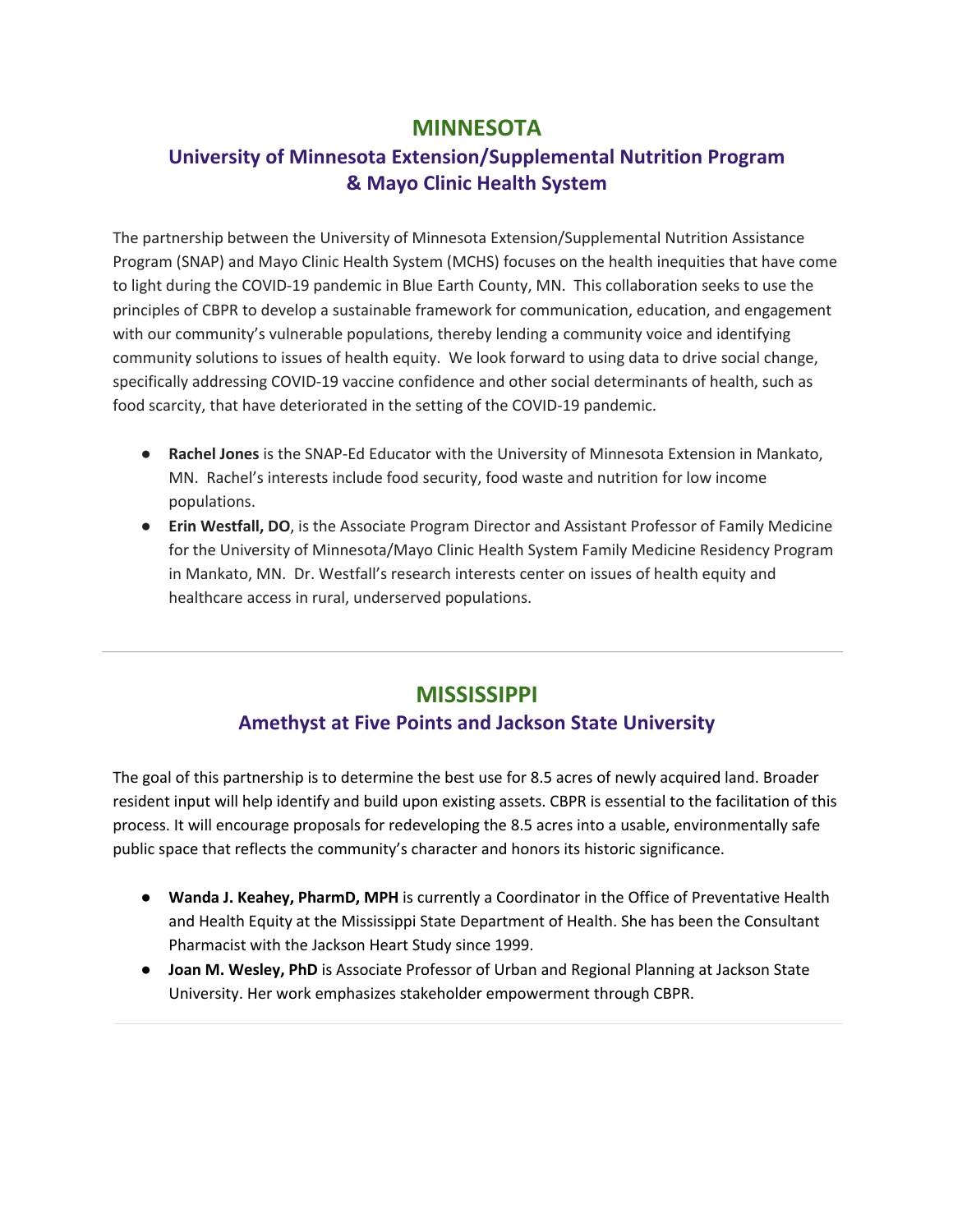#### **NEW YORK**

# **Champion Academy MESH Club & University of Rochester Medical Center Finger Lakes**

Champion Academy MESH (Medical, Environmental, Science, and Health) Club is the working name for the CBPR partnership between Champion Academy (CA) and University of Rochester Medical Center (URMC) Finger Lakes. The goal of the CBPR partnership is to conduct CBPR related to youth development that will: 1) Engage youth in hands-on science activities so that they can learn and serve as environmental health ambassadors in their families and communities; 2) Create opportunities for close interaction between youth in poverty and medical students and pediatric resident doctors from URMC to learn from one another and break down cultural barriers. Our joint goal is to create opportunities for co-learning by using hands-on science takeout kits to promote hands-on learning of science and environmental health principles that can be relevant in the community, and that will inform research and policy change.

- **Christopher Rush** is the Executive Director of the Champion Academy, and he has been with the organization for two years. Christopher's background is in business, he completed his MBA program in 2016, and worked in the headquarters of a major grocery chain as a pricing analyst. He decided that he wanted to get involved with supporting the youth in Rochester, so he made a career change and has dedicated his professional life to helping teens in poverty, and to fight for their future.
- **Sandra Jee, MD, MPH**, is a general pediatrician and Associate Professor of Pediatrics at URMC, and is the co-Director of the Finger Lakes Children's Environmental Health Center, part of the New York State Children's Environmental Health network. She has a longstanding commitment to providing clinical care and doing direct outreach with underserved children and youth, and to raising awareness about climate change impacts on human health.

# **NORTH CAROLINA St. Phillip Urban Community Garden of Peace & North Carolina A&T State University**

The St. Phillip Urban Community Garden of Peace is a comprehensive Health Initiative for the church group. The objectives are: (1) to create a social network in the community, (2) to provide fresh food in an urban marginalized economic area, (3) to increase consumption of fresh vegetables, and (4) to create an environment that promotes positive mental health. The project team (led by Rev. Dr. Lisa Caldwell) will develop classes on preparation low-cost healthy meals; promote healthy eating habits to improve diabetes management; train community members in urban gardening methods for growing fresh herbs, fruits, and vegetables; and promote increase physical activity for children and families.

● **Rev. Dr. Lisa Caldwell** is the Senior Pastor of St. Phillip AMEZ Church, a member of Duke University Medical Center's Health Equity and Liaison (HEAL) working group, and member of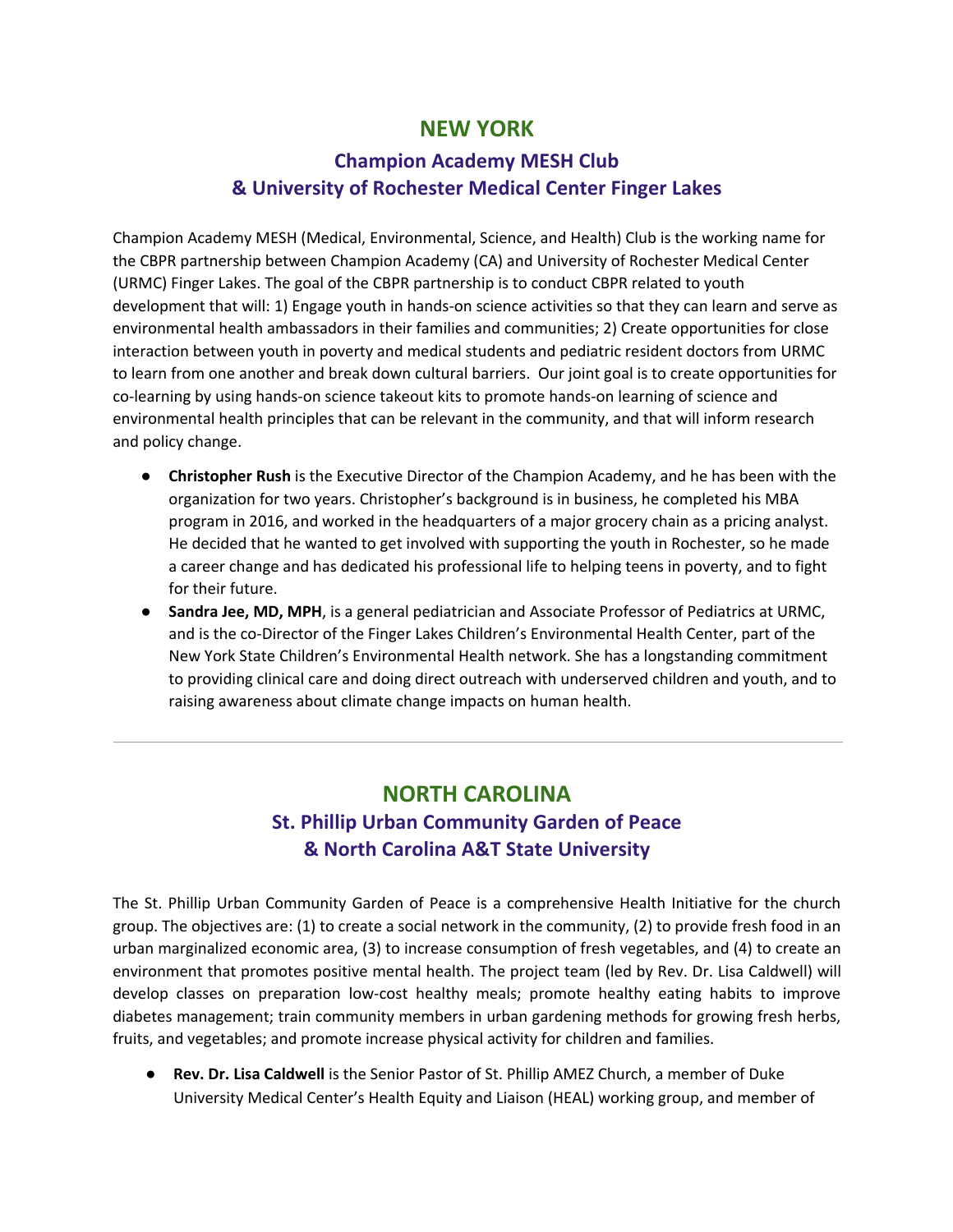the advisory committee for the NIH-funded North Carolina Diabetes Research Center. The collaboration with Duke (HEAL) is an effort to improve research participation and health improvement in the church and community. Participation on the advisory committee for the NC Diabetes Research Center, as a community connector, allows opportunity to identify health inequities.

● **Raymond E. Samuel**, **MD, PhD** is a Professor in the Department of Biology at North Carolina A&T State University (NC A&T) and also serve as the University of North Carolina – Chapel Hill CTSA (NC TraCS) Liaison, wherein I promote NC TraCS resources, proposal writing and funding opportunities, research training and opportunities for collaborative team development among NC A&T faculty. Dr. Samuel is engaged in the development of innovative community engagement strategies based on cutting-edge principles of behavioral economics and use of persuasive technologies to increase the effectiveness of health education and health promotion in low-resourced and hard-to-reach African American populations.

### **PENNSYLVANIA**

#### **Women for a Healthy Environment & Icahn School of Medicine at Mount Sinai**

Synthetic playing surfaces have a number of environmental health concerns identified over the years by academic researchers, health advocacy organizations, professional athletic teams, local municipalities, and community members. The partnership between community organization Women for a Healthy Environment and the Icahn School of Medicine at Mount Sinai focuses on designing and implementing a community-based participatory research project that allows the program team to understand community questions and concerns regarding synthetic play surfaces, identify research methods to respond to these questions and concerns using citizen science and other frameworks, and engage community members in collecting and analyzing data to investigate alternative solutions for safe and healthy playing surfaces. The goal of this collaboration is to provide communities with a decision-making framework that centers community priorities and values when choosing safer playing surfaces.

- **Talor Musil** is the Health Policy Coordinator at the Pittsburgh-based environmental health nonprofit Women for a Healthy Environment. She is a macro social worker by training with a professional background in community organizing and public health advocacy/coalition-building. Talor is passionate about community-driven change and policy solutions that improve the wellbeing of people and their environments. She is adamant that our ZIP code should not determine our health.
- **Homero Harari, ScD** is an Assistant Professor at the Department of Environmental Medicine and Public Health at the Icahn School of Medicine at Mount Sinai. He is an exposure scientist and his research focuses on the assessment and prevention of exposures in occupational and environmental settings.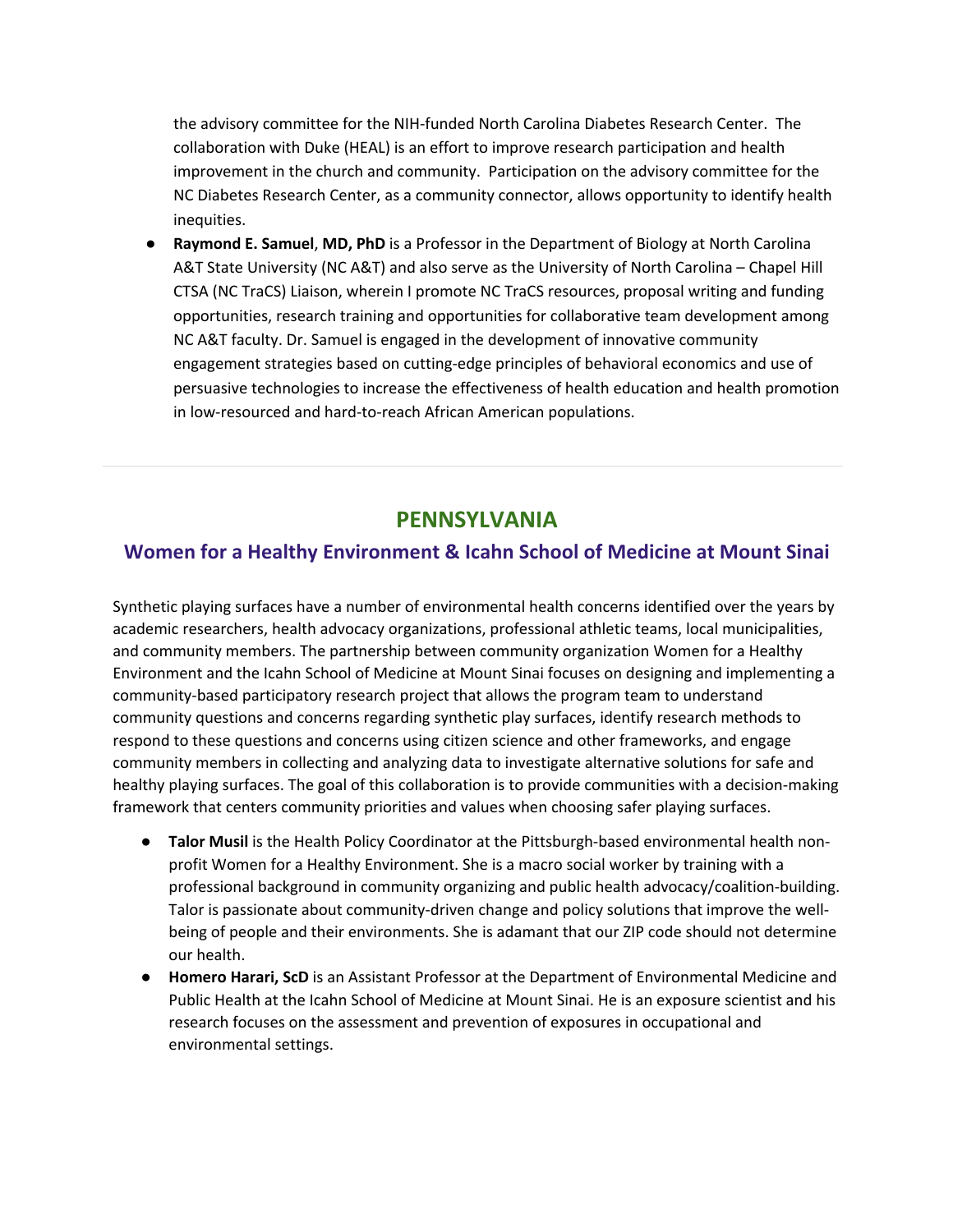#### **TENNESSEE**

#### **Payne Chapel AME Church & Tennessee State University**

The aim of the CBPR partnership between Tennessee State University-Department of Public Health, Health Administration, and Health Sciences and Payne Chapel AME Church is to address health disparities and inequities in a Nashville community that is predominantly composed of persons who are ordinarily relegated to the space of underserved and underrepresented in our society. This partnership and engagement intends to advance our community's thinking and behaviors in a direction that begins to improve their access and implementation of tools and resources that both addresses their varied health disparities and inequities; and raises their desire to pursue the best practices for the health and lives of themselves and their families. In addition, the aim is to focus on the needs of varied stakeholders to include underserved communities and those who serve populations who are disproportionately impacted by adverse health outcomes.

- **W.A. Sinkfield** is the Senior Pastor of Payne Chapel AME Church and the CEO of Daniel Payne Christian Outreach Ministries. He is also a founding member of the organization Nashville Organized for Action and Hope (NOAH), an anti-racist faith-based coalition that is multiracial, multigenerational, and interfaith comprised of congregations, community organizations, and labor unions that work to amplify the power of ordinary people.
- **Alexis G. Heaston**, is an assistant professor in the Department of Public Health, Health Administration, and Health Sciences at Tennessee State University. Her work focuses on health disparities, risky health behaviors, and peer-based health education.

# **TEXAS**

### **disABILITY & University of Texas at San Antonio**

The University of Texas at San Antonio (UTSA) and disABILITYsa are partnering to conduct CBPR in San Antonio with a goal of increasing access to medical services and community resources for those living with disabilities. We are a brand new partnership and hope to apply the techniques we learn to prepare a strategic plan for our partnership. We also hope to learn how to establish practices that embed authentic CBPR approaches. Ultimately, we want to focus our time to ensure we utilize each partners strengths to effectively conduct research that identifies relevant needs and solutions for those living with disabilities in the community we serve.

- **Leslie Neely, PhD**, Associate Professor of Education Psychology, University of Texas at San Antonio - Dr. Neely's work centers on progressing the treatment of children with autism, intellectual, and developmental disabilities (AUIDD) with the science of applied behavior analysis (ABA). Recognized as one of the leading experts on the topic of ABA telehealth, she is frequently invited to present webinars and training.
- **Melanie Cawthon**, Executive Director/Co-Founder, disABILITYsa Melanie is an executive leader with a vision to make San Antonio the #1 community where individuals with disabilities want to live, work, and play. She has over 16 years of dedicated service toward the advancement of